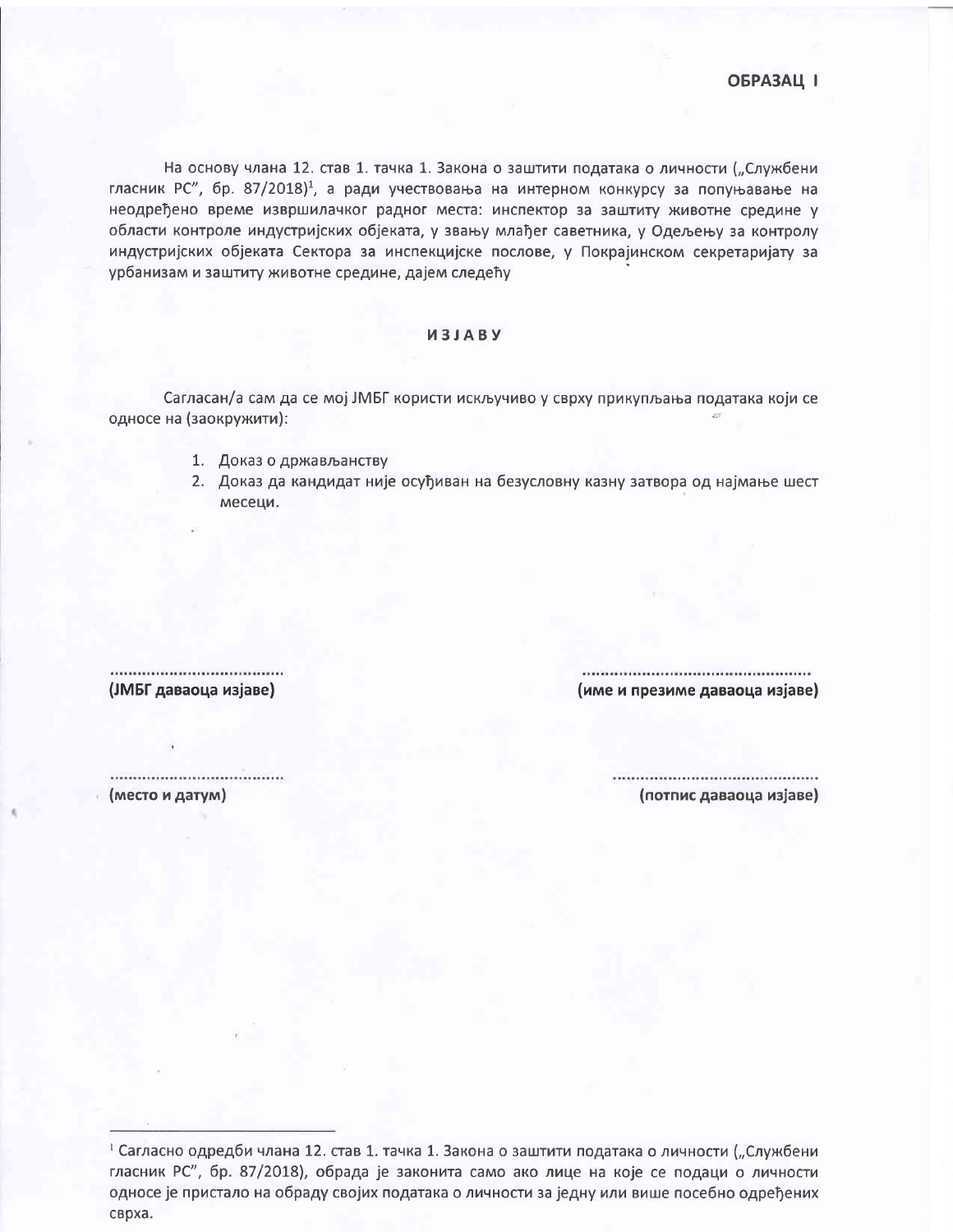На основу члана 103. став 3. Закона о општем управном поступку ("Службени гласник РС", број 18/16 и 95/18 - аутентично тумачење)<sup>1</sup>, а ради учествовања на интерном конкурсу за попуњавање на неодређено време извршилачког радног места: инспектор за заштиту животне средине у области контроле индустријских објеката, у звању млађег саветника, у Одељењу за контролу индустријских објеката Сектора за инспекцијске послове, у Покрајинском секретаријату за урбанизам и заштиту животне средине, дајем следећу

## *M***3JABY**

Изјављујем да ћу сам/а за потребе поступка прибавити и доставити, до истека рока за подношење пријава на наведени интерни конкурс, доказ (заокружити):

- 1. Доказ о држављанству
- 2. Доказ да кандидат није осуђиван на безусловну казну затвора од најмање шест месеци.

(име и презиме даваоца изјаве)

(место и датум)

(потпис даваоца изјаве)

 $^1$ Сагласно одредби члана 103. став 3. Закона о општем управном поступку ("Службени гласник РС", број 18/16 и 95/18 - аутентично тумачење), у поступку који се покреће по захтеву странке орган може да врши увид, прибавља и обрађује личне податке о чињеницама о којима се води службена евиденција када је то неопходно за одлучивање, осим ако странка изричито изјави да ће те податке прибавити сама. Ако странка у року не поднесе личне податке неопходне за одлучивање органа, захтев за покретање постука ће се сматрати неуредним.